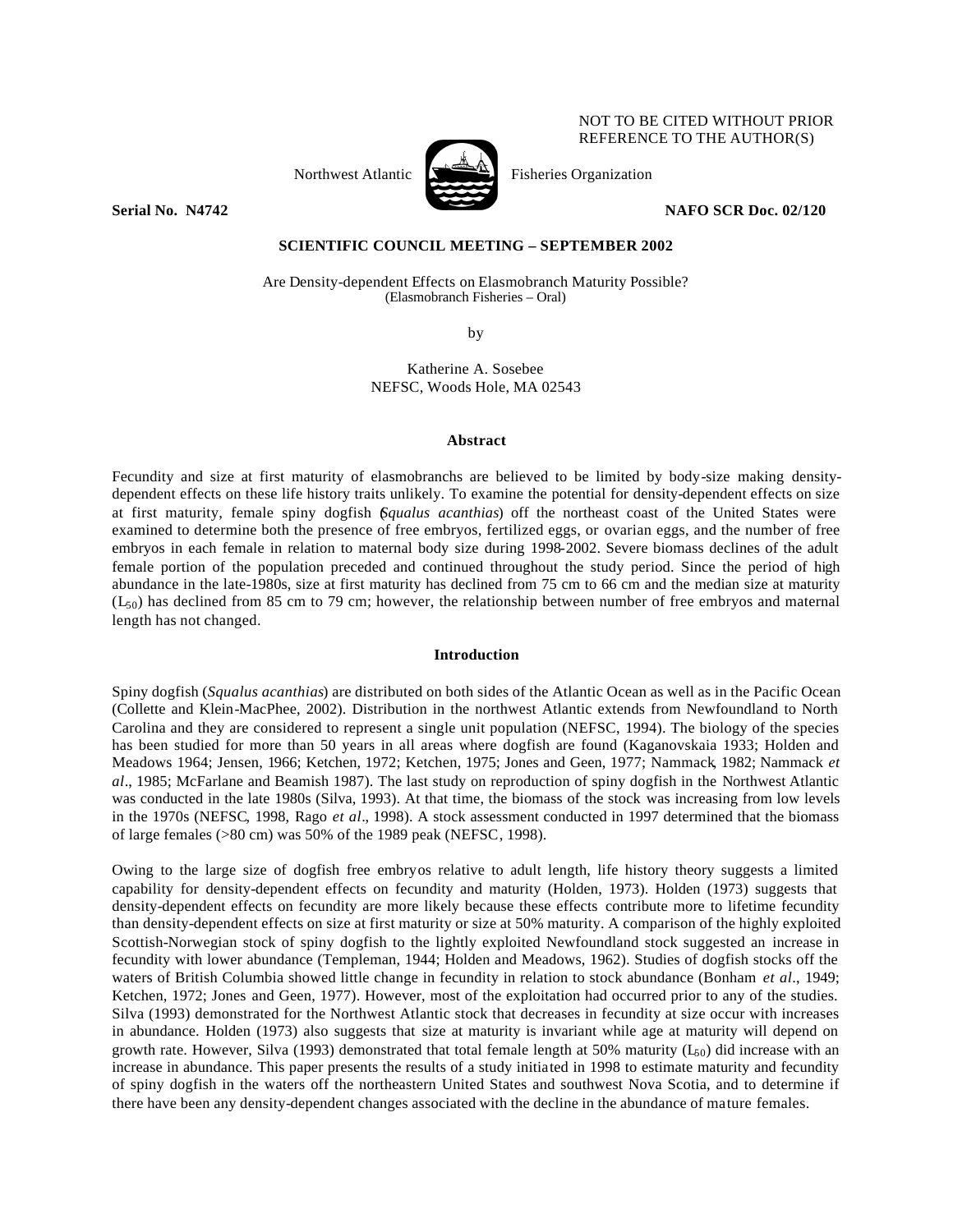## **Methods**

Spiny dogfish females 65 cm or greater in total length (10 cm below the previously estimated size at first maturity) were examined on the bottom trawl surveys conducted by the Northeast Fisheries Science Center (NEFSC) from 1998-2002. The trawl surveys are conducted in three seasons: winter (February), spring (March-April), and autumn (September-October) (Azarovitz, 1982). The spring and autumn surveys cover the region from Cape Hatteras, NC, through the Gulf of Maine. The winter survey covers the region from Cape Hatteras, NC, to Georges Bank.

Each female was examined for the presence of free embryos, fertilized uterine eggs (candled embryos), and ovarian eggs. Immature females were classified as those with small ovaries containing either no eggs or small, nondeveloping eggs. A female was determined to be mature if large, well-developed eggs were present in the ovaries or if embryos were present in the uterus. If free embryos were present and time permitted, the embryos were counted for fecundity analysis. Candled embryos and ovarian eggs were not used in the fecundity analyses because they were prone to rupture.

### Maturity Analysis

The proportions of mature females at 1-cm length intervals were determined for each year. A logistic model (Dixon, 1985) was fit to the data by using the probit procedure:

$$
P = \frac{1}{1 + e^{-(\mathbf{a} + \mathbf{b}x)}}
$$

where  $P =$  proportion mature at length,  $x =$  total length in cm,  $\mathcal{P}$  parameters to be estimated.

Model fits were subjected to  $\Pi^2$  goodness-of- fit tests. Approximate 95% confidence limits were estimated by using the SAS probit procedure (SAS, 1995). Linear regressions were used to compare the abundance of females >=65 cm collected during the NEFSC spring bottom trawl surveys to correspond with the sizes used in the maturity analysis and a linear regression was performed. A three-year moving average was used for the abundance of females because the survey estimates exhibit high variability (NEFSC, 1998).

## Fecundity Analysis

Fecundity estimates used the counts of free embryos following the methods of Silva (1993) and the mean and standard deviation by 5-cm size class were calculated for each year. Overall means by size class and year were also calculated. A weighted mean was calculated by using the three-year moving average of female abundance from the NESFC spring survey as the weighting factor to determine the average number of free embryos per female in the population. A three-year moving average was used for the abundance of females because the survey estimates exhibit high variability (NEFSC, 1998). Analysis of covariance was performed on log-transformed length and numbers of free embryos to determine if there was a difference in slope by year.

#### **Results**

Of the 7,481 females examined throughout the study, 1,291 contained free embryos (Table 1). Examined females were collected throughout the US waters of the northwest Atlantic, with the distribution of collections remaining similar in all years of the study (Fig.1).

# **Maturity Analysis**

The estimated length at 50% maturity declined from 82.2 cm in 1998 to 79.1 cm in 2002 (Table 2). All logistic regressions fit the data well (p.  $>0.05$ ). The regressions by year with the raw data illustrate the change in  $L_{50}$  over time (Fig. 2). The decline in  $L_{50}$  is significant with the confidence limits for 1998 and 1999 not overlapping those for 2000-2002. The relationship between  $L_{50}$  and abundance is weak and non-significant ( $r^2 = 0.25$ ,  $p = 0.18$ ) (Fig. 3);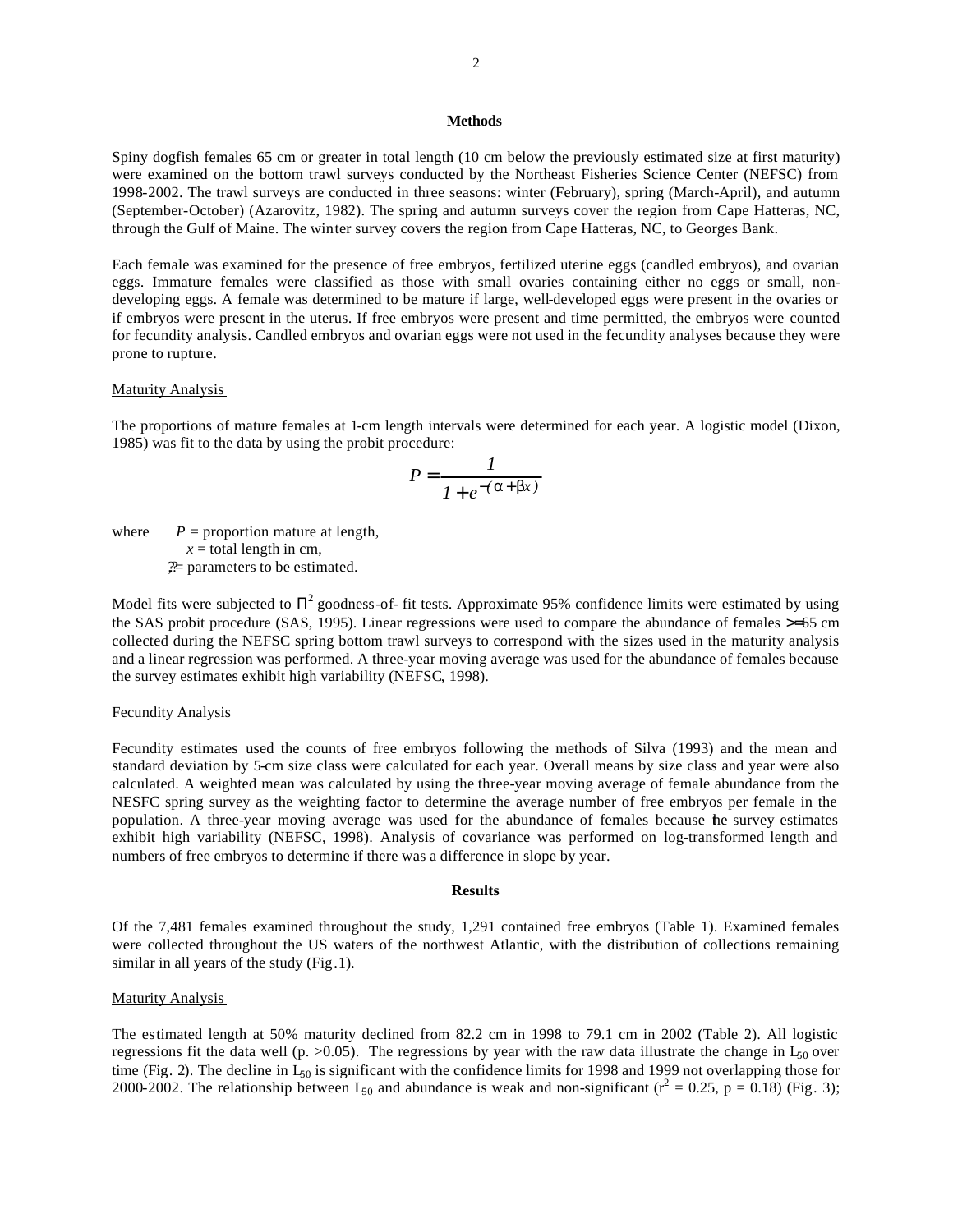however, removal of the 1985-1986 data point greatly increases the significance of the regression ( $r^2 = 0.87$ , p  $<0.001$ ).

## Fecundity Analysis

Free embryos were found in females in all seasons and most areas (Fig. 4). However, concentrations appeared in the Mid-Atlantic and in the inshore waters of Cape Cod Bay that persisted over time.

The smallest female containing free embryos, was 66 cm. The mean number of free embryos per female increased three-fold from the smallest length interval (65-69 cm) to the largest interval (105-109) (Table 3). Analysis of covariance revealed that there was no significant difference in slopes among years (Fig. 5; p= 0.2113). The overall mean number of free embryos/female was 4.4 with the yearly means ranging from 4.6 in 1998 to 4.3 in 1999. The weighted means varied from 2.0 (2000) to 3.6 (1999) during the time of the study.

### **Discussion**

The size at first maturity declined from 75 cm in the late-1980s to 66 cm in the late-1990s. This may be a related to the reduction in mature female biomass that occurred over the last decade. The change in  $L_{50}$  is also related to the declining abundance of reproductive females in the population. The relationship between female abundance and  $L_{60}$ , although weak, does indicate that there may be some density- dependent changes occurring. Silva (1993) found density-dependent changes occurring in the growth rates of juveniles and in the number of embryos by size. Silva (1993) concluded that these changes were responses to the increase in biomass that occurred in the 1980s. What appears to have occurred in my study is a return to the conditions of the late-1970s and early-1980s when  $L_{50}$  was 80 cm (Nammack, 1982; Nammack *et al.*, 1985). The reduction in L<sub>50</sub> appears to have halted in the last three years, possibly indicating that there is a lower limit to the size at which reproduction can occur in this species. However, the abundance of reproductive animals appears to have stabilized which may have reduced the need for further density-dependent changes.

The mean number of free embryos per female has been reduced from 6.6 (Nammack, 1982) to 4.4 (this study). The mean number of free embryos per female weighted by abundance has also declined from 5.3 (re -computed from Nammack, 1982) to a low of 2.0 in 2000. This is likely due to the truncation of the size structure in the population with fewer females greater than 85 cm (Fig. 6). There are few females large enough to contain more than 4-5 fully developed embryos (Fig. 6). In previous studies, examined females contained up to 16 embryos, but the largest number of embryos found in this study was 12.

There does not appear to be evidence of density-dependent changes in fecundity occurring at this time. The number of free embryos per length grouping has not increased with female abundance. There was no evidence of change in the regression parameters of number of free embryos on maternal length. This could be a slower density-dependent change than that of size at maturity and has not yet been detected.

Based on my study density dependent effects on spiny dogfish maturity are possible, but fecundity at length may be invariant. This is contradictory to the suggestion made by Holden (1973). Changes in the growth rate of the population may not be occurring at this time. If the biomass of mature females continues to decline in this population, further density-dependent changes may be detected, but it is not clear how fast or to what extent they may continue to occur.

### **Acknowledgements**

The author would like to thank P. Rago and R. Mayo for reviews of this manuscript. The author is also indebted to the many scientists and crew of the Albatross IV who participated in the research cruises to collect the data.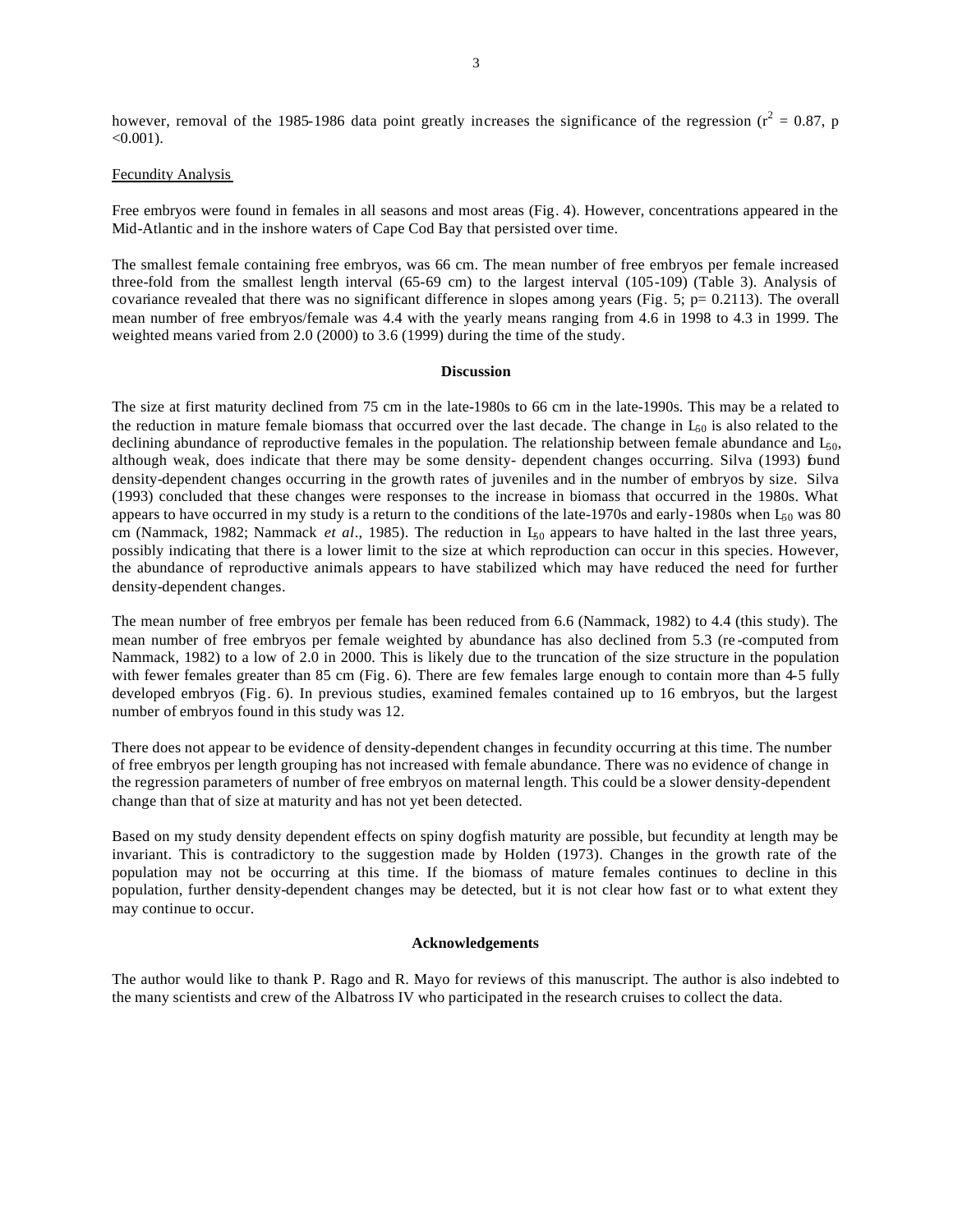## **References**

- Azarovitz, T. R. 1981. A brief historical review of the Woods Hole Laboratory trawl survey time series. *In*: Doubleday, W.G. and D. Rivard, (eds.), Bottom trawl surveys. Can. Spec. Publ. Fish. Aquat. Sci.58: 62-67.
- Bonham, K. F., F.B. Sanford, W. Clegg, and G.C. Bucker. 1949. Biological and vitamin A studies of dogfish (Squalus acanthias) landed in the State of Washington. Wash. Dep. Fish. Biol. Rep. 49A: 83-114.
- Collette, B. and G. Klein-MacPhee (ed.). 2002. Bigelow and Schroeder's fishes of the Gulf of Maine.  $3<sup>d</sup>$  ed. Smithsonian Institution Press.
- Dixon, W. J. (ed.). 1985. BMDP Statistical Software. University of California Press. 725 p.
- Holden, M. J. 1973. Are long-term sustainable fisheries for elasmobranches possible? *In*: Fish stocks and recruitment, Rapp. P. V. Reun. Cons. Int. Explor. Mer (164): 360-367.
- Holden, M. J. and P.S. Meadows. 1962. The structure of the spine of the spur dogfish (*Squalus acanthias* L.) and its use for age determination. J. mar. biol. Ass. U.K. 42: 179-197.
- Holden, M. J. and P. S. Meadows. 1964. The fecundity of the spurdog (*Squalus acanthias* L.). J. Cons. Perm. Int. Explor. Mer. 28(3): 418-424.
- Jensen, A. C. 1966. Life history of the spiny dogfish. Fish. Bull. 65(3): 527-554.
- Jones, B. C. and G. H. Geen 1977. Reproduction and embryonic development of spiny dogfish (*Squalus acanthias*) in the Strait of Georgia, British Columbia. J. Fish. Res. Board Can. 34: 1286-1292.
- Kaganovskaia, S. M. 1933. A method of determining the age and catch composition of the spiny dogfish (*Squalus acanthias* L.). Vestn. Dal'nevost. Fil. Akad. Nauk SSSR. 1-3:130-141 (Transl. From Russian by Fish. Res. Board Can., Transl. Ser. No. 281, 1960).
- Ketchen, K. S. 1972. Size at maturity, fecundity, and embryonic growth of the spiny dogfish (*Squalus acanthias*) in British Columbia waters. J. Fish. Res. Board Can. 29: 1717-1723.
- Ketchen, K. S. 1975. Age and growth of dogfish, *Squalus acanthias*, in British Columbia waters. J. Fish. Res. Board Can. 32: 43-59.
- McFarlane, G. A. and R. J. Beamish. 1987. Validation of the dorsal spine method of age determination for spiny dogfish. In. R.C. Summerfelt and G.E. Hall (eds.) The age and growth of fish, p. 287-300. Iowa State University Press, Ames.
- Nammack, M. F. 1982. Life history and management of spiny dogfish (*Squalus acanthias*) off the Northeastern United States. MA Thesis. The College of William and Mary, Virginia. 63 p.
- Nammack, M. F., J. A. Musick, and J. A. Colvocoresses. 1985. Life history of spiny dogfish off the Northeastern United States. Trans. Am. Fish. Soc.114: 367-376.
- NEFSC. 1994. Report of the 18<sup>th</sup> Northeast Regional Stock Assessment Workshop: Stock Assessment Review Committee (SARC) Consensus Summary of Assessments. NOAA/NMFS/NEFSC: Woods Hole, MA. NEFSC Ref. Doc. 94-22.
- NEFSC. 1998. Report of the 26th Northeast Regional Stock Assessment Workshop: Stock Assessment Review Committee (SARC) Consensus Summary of Assessments. NOAA/NMFS/NEFSC: Woods Hole, MA. NEFSC Ref. Doc. 98-04.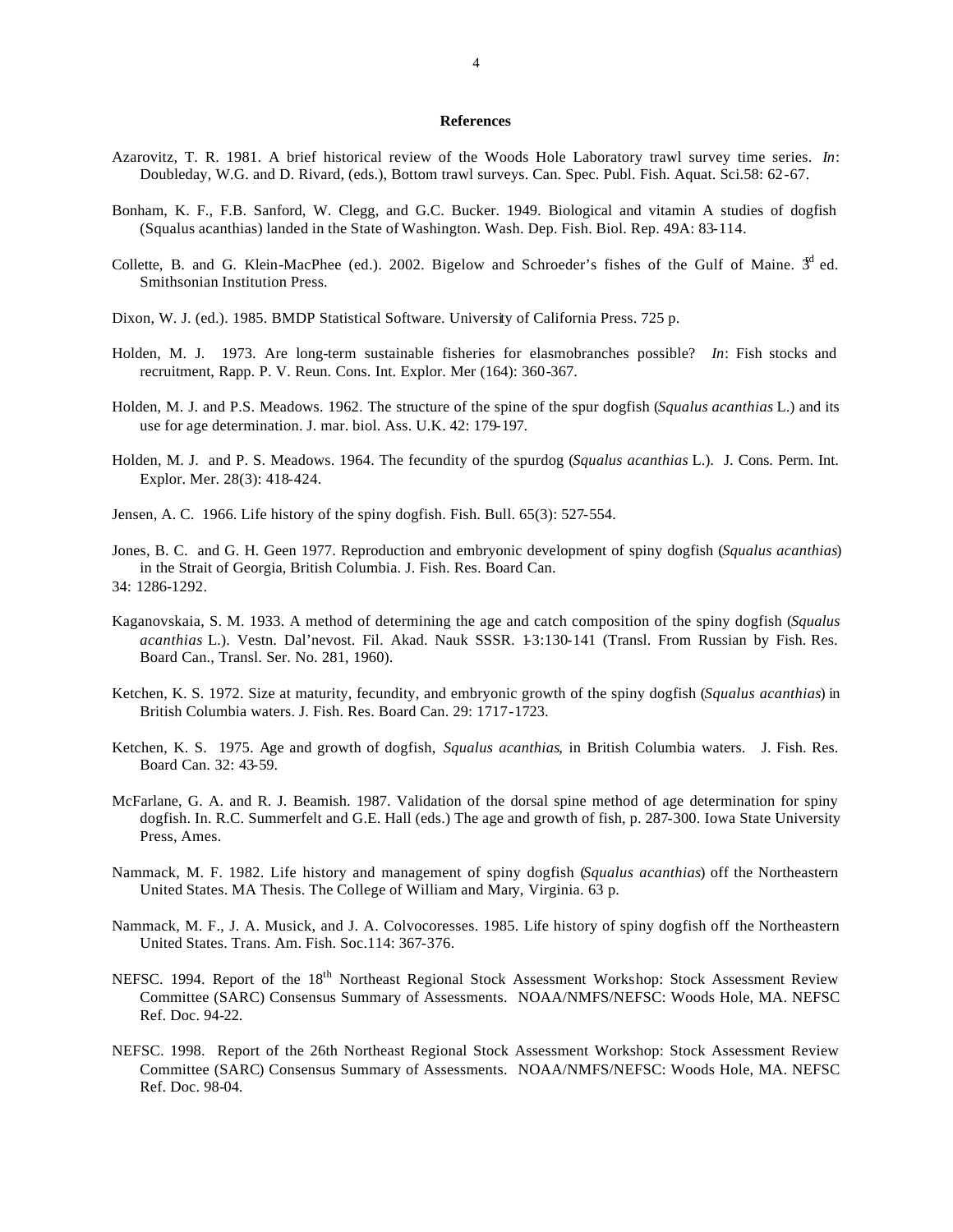- Rago, P. J., K. A. Sosebee, J. K. T. Brodziak, S. A. Murawski, E. D. Anderson. 1998. Implications of recent increases in catches on the dynamics of Northwest Atlantic spiny dogfish (*Squalus acanthias*). Fish. Res.39: 165-181.
- SAS Institute Inc. 1995. Logistic regression Examples Using the SAS System, Version 6, First Edition. Cary, N.C.: SAS Institute Inc. 163 p.
- Silva H. M. 1993. Population dynamics of spiny dogfish, *Squalus acanthias*, in the NW Atlantic. Amherst, MA: University of Massachusetts. Dissertation.
- Templeman. 1944. The life history of the spiny dogfish, (*Squalus acanthias*) and the vitamin A values of dogfish liver oil. Res. Bull. Dev. Fish. Resourc. Newfoundld. 15:102 p.
- Table 1. Number of female spiny dogfish examined by year and season  $(T = total$  number examined,  $FE =$  Number with free embryos).

|             | 1998 | 1999 | 2000 | 2001 | 2002 | Total |
|-------------|------|------|------|------|------|-------|
| T<br>Winter | 246  | 552  | 497  | 726  | 301  | 2322  |
| FE          | 59   | 132  | 84   | 110  | 42   | 427   |
| Т<br>Spring | 283  | 926  | 786  | 582  | 557  | 3134  |
| FE          | 60   | 167  | 96   | 69   | 70   | 462   |
| Autumn T    | 391  | 505  | 416  | 713  |      | 2025  |
| FE          | 115  | 162  | 51   | 73   |      | 401   |
| т<br>Total  | 920  | 1983 | 1699 | 2021 | 858  | 7481  |
| FE          | 234  | 461  | 231  | 252  | 112  | 1291  |

Table 2. Parameter estimates (?and ) associated with the logistic regression of female spiny dogfish maturity data collected from 1998-2002. The degrees of freedom (DF, number of length intervals), goodness-of-fit ( $P > \Pi^2$ ) and  $L_{50}$  are also given.

| Parameters  | 1998    | 1999    | 2000    | 2001    | 2002    |
|-------------|---------|---------|---------|---------|---------|
|             |         |         |         |         |         |
| ?           | $-26.4$ | $-29.2$ | $-27.7$ | $-26.2$ | $-25.5$ |
| $SE_{2}$    | 1.71    | 1.29    | 1.33    | 1.15    | 1.70    |
| ?           | 0.321   | 0.363   | 0.349   | 0.330   | 0.322   |
| $SE_{2}$    | 0.0210  | 0.0162  | 0.0168  | 0.0147  | 0.0216  |
| DF          | 39      | 35      | 35      | 36      | 37      |
| $P > \Pi^2$ | 0.7565  | 0.8767  | 0.8656  | 0.9739  | 1.0000  |
| $L_{50}$    | 82.2    | 80.5    | 79.3    | 79.4    | 79.1    |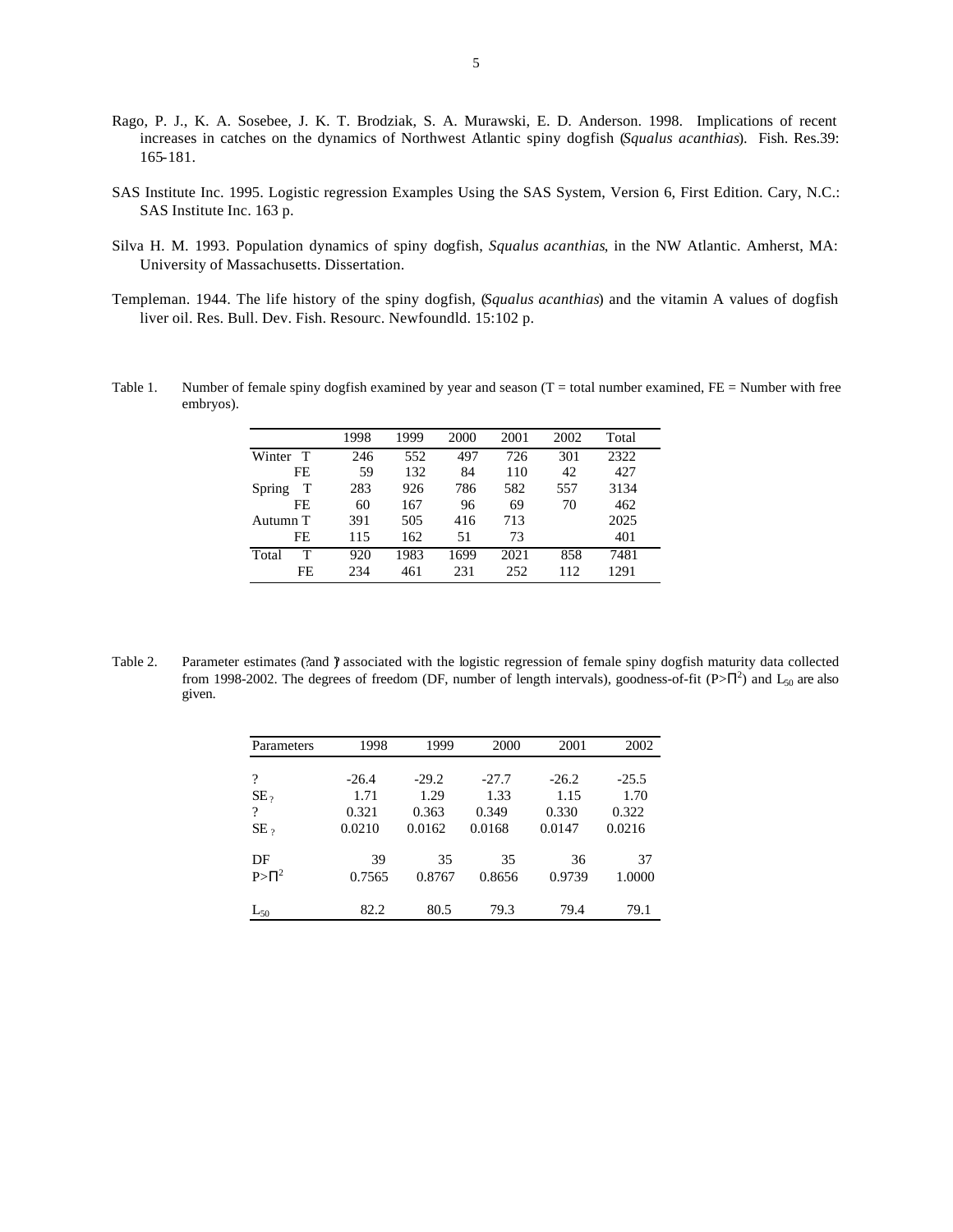| Year         |                          |          |                |              |                             |                |
|--------------|--------------------------|----------|----------------|--------------|-----------------------------|----------------|
| Length class | 1998                     | 1999     | 2000           | 2001         | 2002                        | Average        |
| $65-69$      | $\overline{\phantom{0}}$ | 2.00     | $\overline{a}$ |              | 3.00                        | 2.50           |
|              |                          | -        |                |              | $\overline{\phantom{0}}$    | 0.71           |
|              |                          | $\,1\,$  |                |              | $\mathbf{1}$                | $\overline{c}$ |
| 70-74        | 3.00                     | 4.67     |                | 3.00         |                             | 4.25           |
|              |                          | 1.86     |                |              |                             | 1.75           |
|              | $\mathbf 1$              | 6        |                | $\mathbf{1}$ |                             | $\,8\,$        |
| 75-79        | 3.62                     | 3.28     | 3.38           | 3.12         | 2.67                        | 3.29           |
|              | 1.50                     | 0.95     | 0.92           | 0.99         | 0.58                        | 1.03           |
|              | 13                       | 53       | $\,$ 8 $\,$    | 17           | $\ensuremath{\mathfrak{Z}}$ | 94             |
| 80-84        | 3.73                     | 3.96     | 3.81           | 3.95         | 3.57                        | 3.87           |
|              | 1.34                     | 1.15     | 1.28           | 1.10         | 0.75                        | 1.19           |
|              | $77 \,$                  | 170      | 36             | 42           | 21                          | 345            |
| 85-89        | 4.46                     | 4.31     | 4.14           | 4.12         | 4.42                        | 4.31           |
|              | 1.39                     | 1.27     | 1.29           | 1.36         | 1.29                        | 1.31           |
|              | 81                       | 141      | 35             | 50           | 48                          | 355            |
| 90-94        | 5.60                     | 5.75     | 5.71           | 5.53         | 5.37                        | 5.61           |
|              | 1.83                     | 1.36     | 1.72           | 1.42         | 1.36                        | 1.52           |
|              | 35                       | 48       | 17             | 17           | 27                          | 144            |
| 95-99        | 6.90                     | 6.08     | 6.33           | 6.25         | 5.50                        | 6.24           |
|              | 1.63                     | 1.89     | 1.53           | 1.54         | 2.33                        | 1.79           |
|              | 13                       | 13       | $\mathfrak{Z}$ | 12           | $\,8\,$                     | 49             |
| 100-104      | 9.50                     | 8.00     |                | 5.00         | 5.00                        | 7.10           |
|              | 1.91                     |          |                | -            | 2.83                        | 3.00           |
|              | $\overline{4}$           | $\,1$    |                | $\,1\,$      | $\overline{4}$              | $10\,$         |
| 105-109      | 9.67                     |          |                |              |                             | 9.67           |
|              | 2.08                     |          |                |              |                             | 2.08           |
|              | 3                        |          |                |              |                             | 3              |
| All sizes    | 4.63                     | 4.27     | 4.30           | 4.30         | 4.50                        | 4.39           |
|              | 1.92                     | 1.43     | 1.55           | 1.52         | 1.53                        | 1.59           |
|              | 227                      | 433      | 98             | 140          | 112                         | 1010           |
| Weighted     | 3.07                     | 3.65     | 2.00           | 2.87         | 2.52                        |                |
| Range        | $1 - 12$                 | $1 - 10$ | $1-9$          | $1-9$        | $1-9$                       | $1 - 12$       |

Table 3. Numbers of free embryos per female spiny dogfish at 5 cm size intervals. Sample means (top), standard deviations (middle), and sample sizes (bottom) are presented. The weighted mean and the range in number of free embryos is shown at the bottom of the table.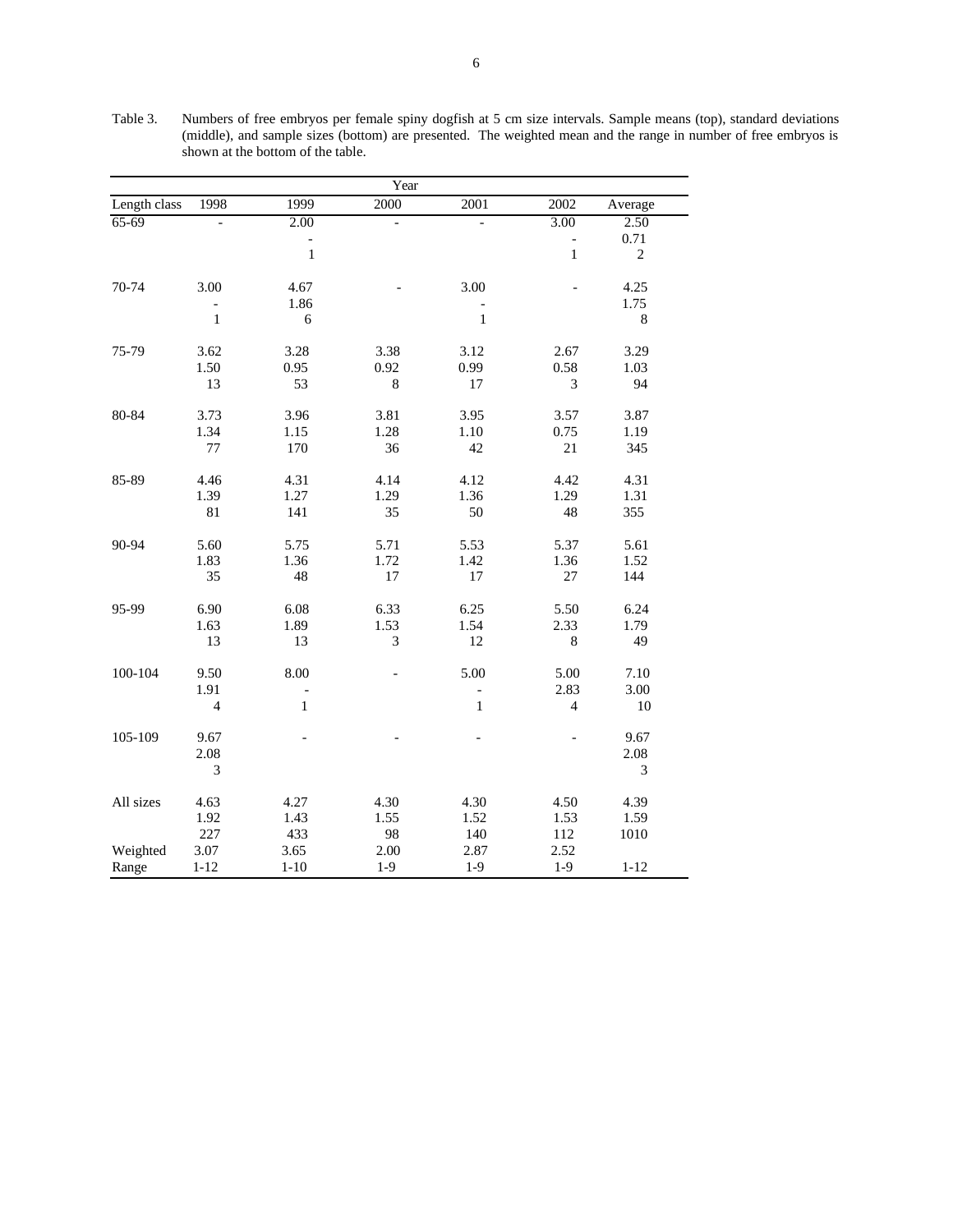

Figure 1. Location of female spiny dogfish sampled for maturity during 1998-2002 by year, all seasons combined.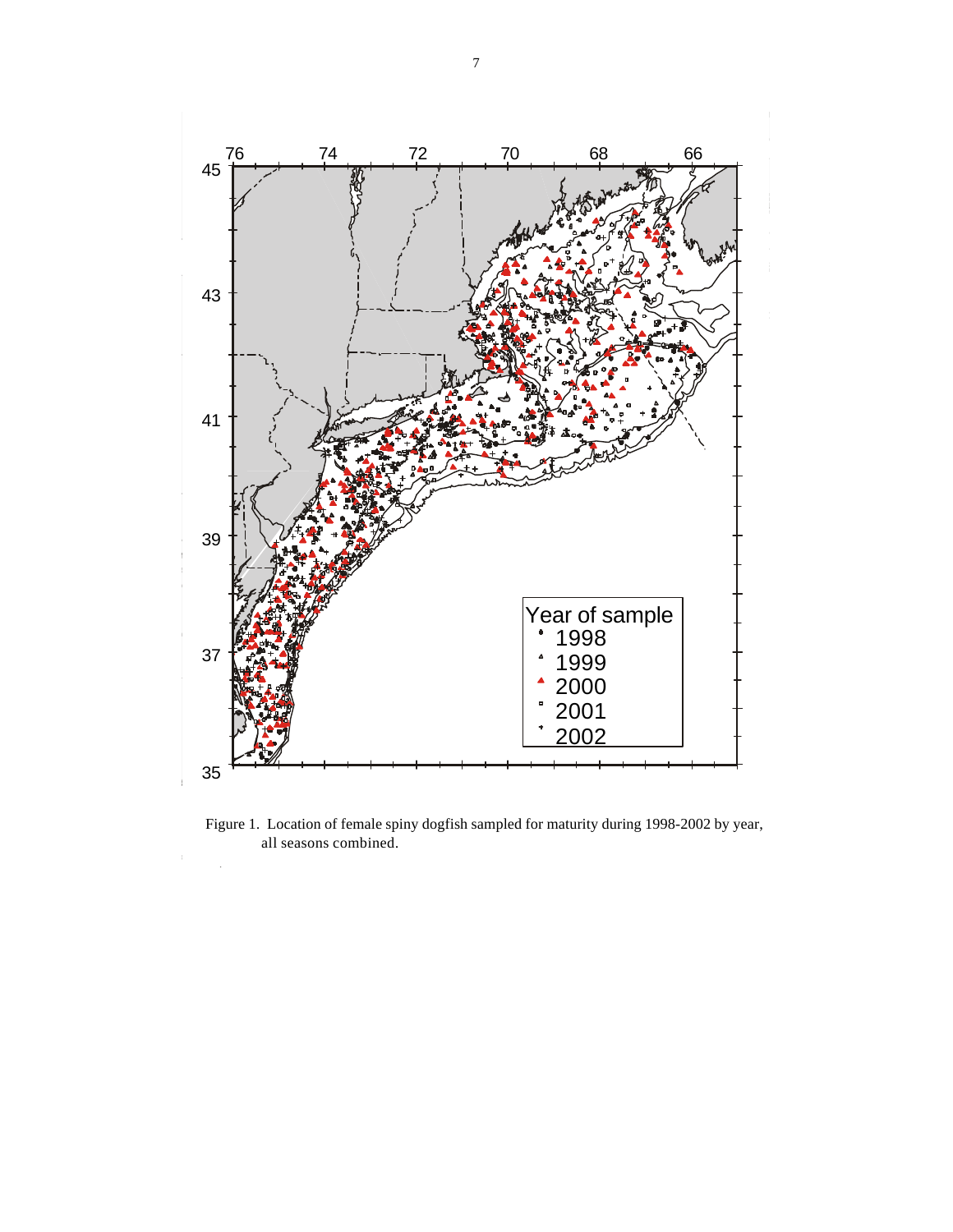

Figure 2. Proportion of mature female spiny dogfish as a function of fish length. Fitted logistic lines are plotted by year. The dashed lines are approximate 95% confidence intervals. The dropped lines indicate the value of  $L_{50}$  and its confidence limits.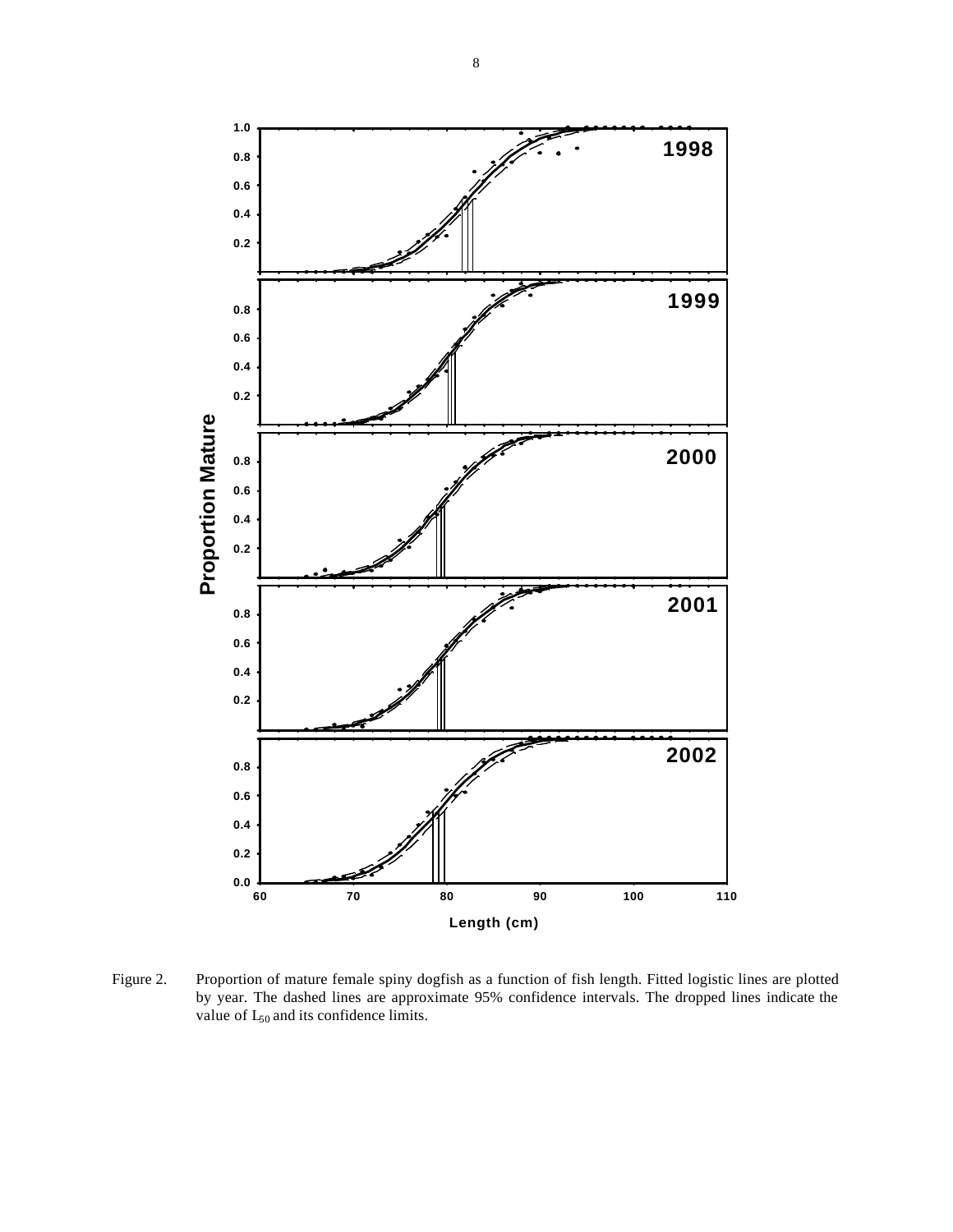

Figure 3.  $L_{50}$  regressed against three-year moving average of female abundance  $> = 65$  cm from NEFSC spring survey. Data from 1980-1982 are the recomputed estimates from Silva (1993) and the 1985-1986, 1987-1988, and 1991 date are from Silva (1993).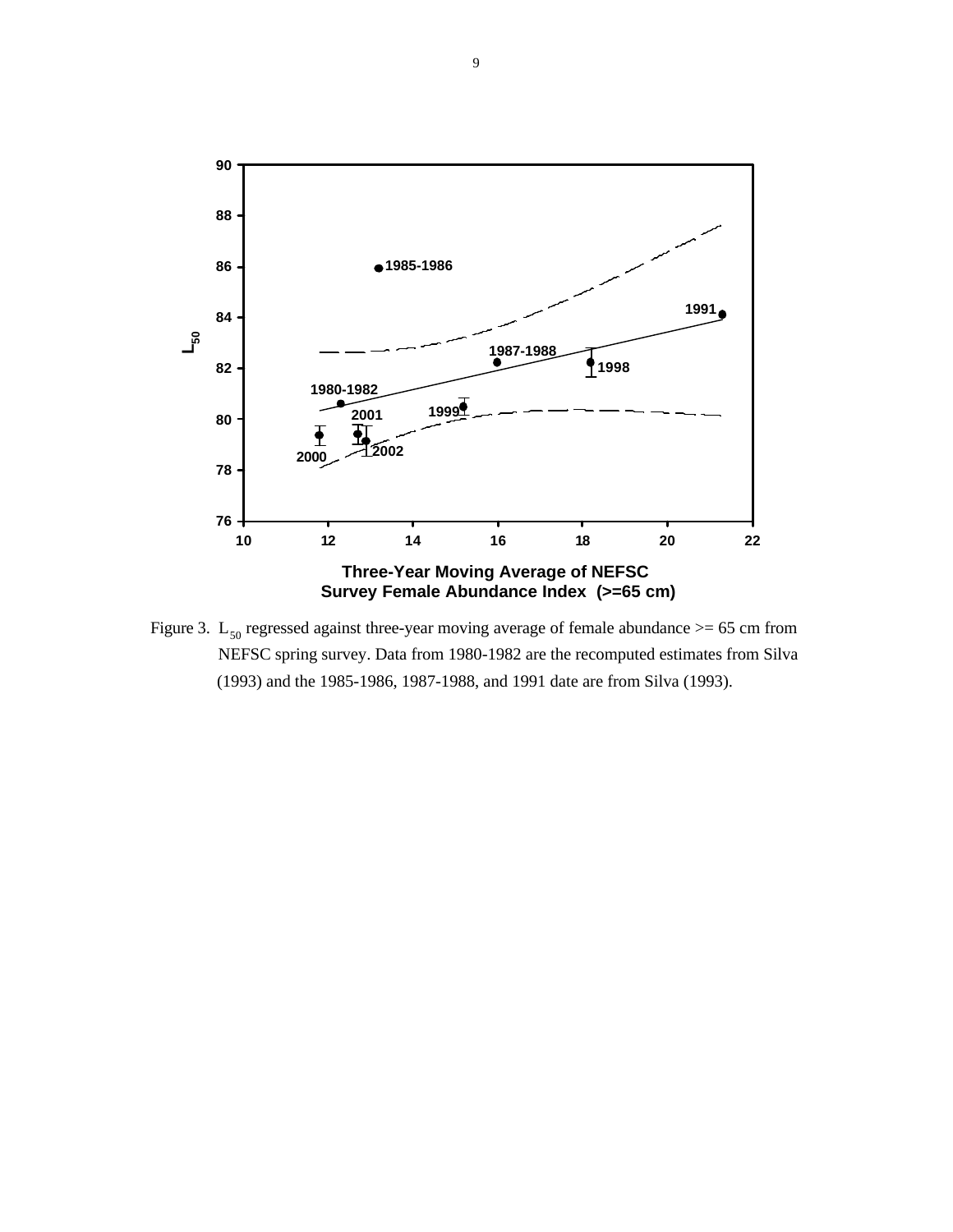

Figure 4. Location of female spiny dogfish containing free embryos during 1998-2002 by year all seasons combined.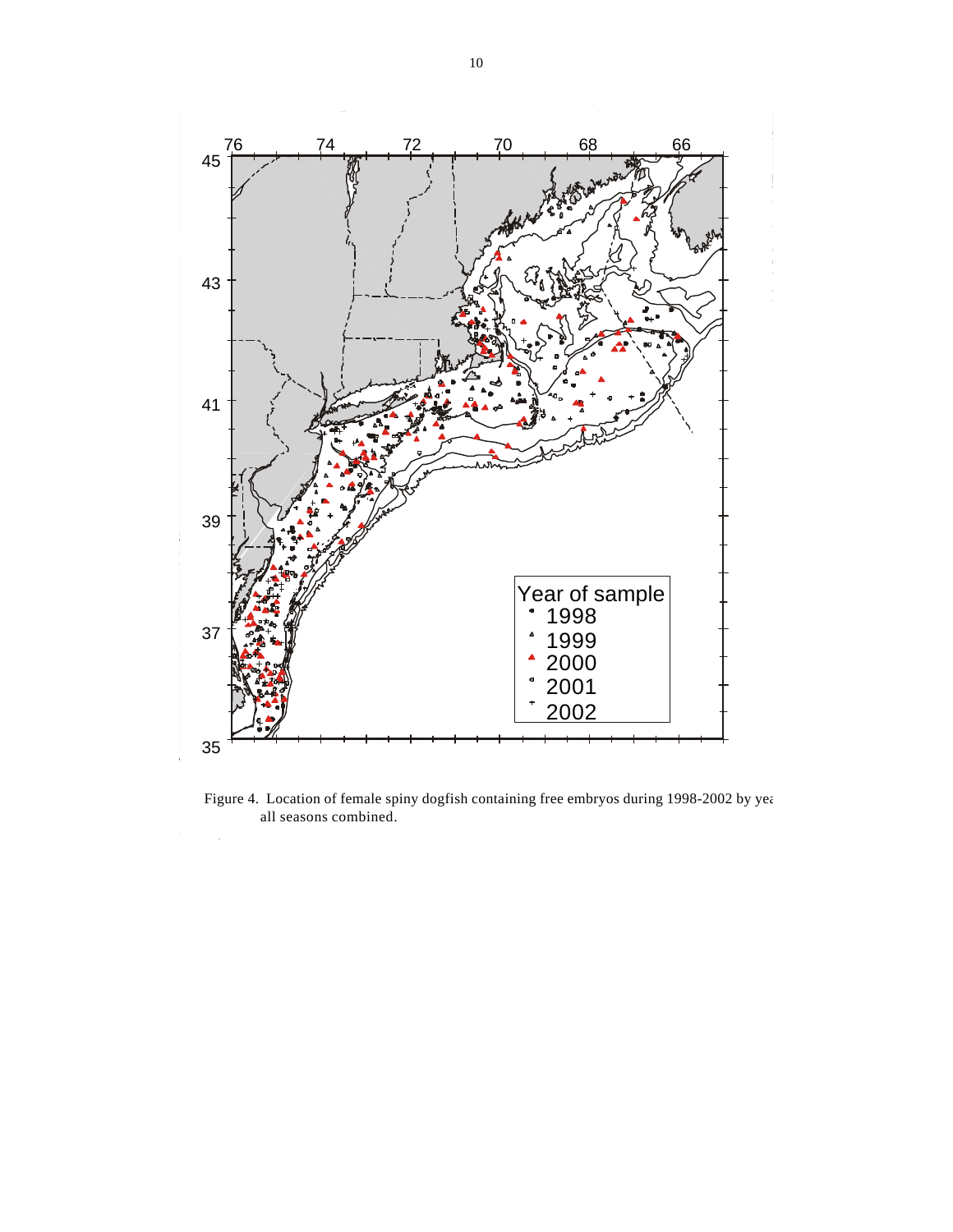

Figure 5. Number of free embryos at length by year, all seasons combined on natural logarithm scale. The size of the dots are proportional to the number of observations. A linear regression is plotted for each year.